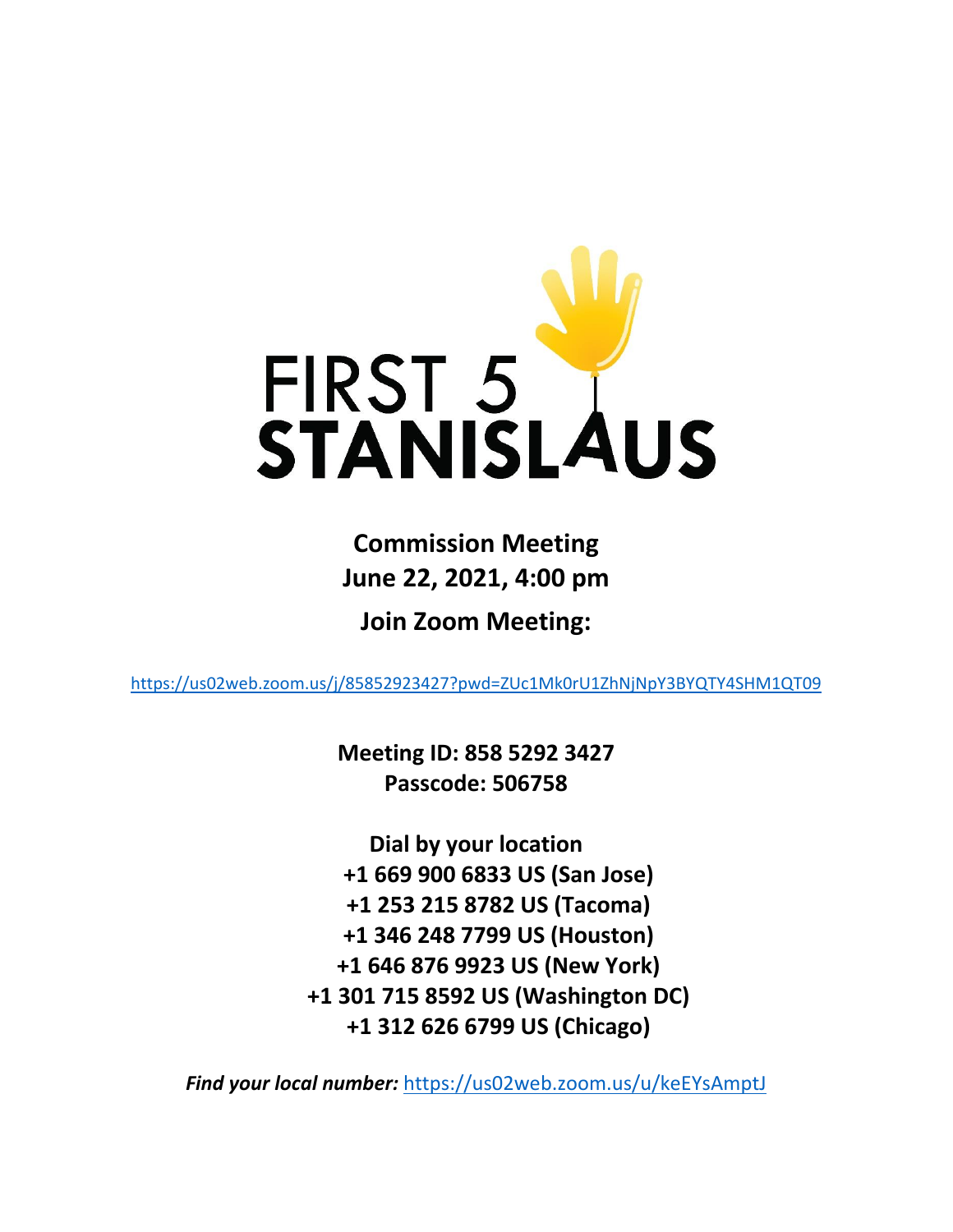

# *Commission Meeting Notice*



## *Tuesday, June 22, 2021, 4:00 PM Meeting to be conducted via Zoom (video and phone conference) for Commissioners and Public*

This meeting will be held in accordance with the Governor's Stay at Home Executive Order N-33-20 and will not include in person public attendance. Members of the public may observe the meeting and provide comments to the Board via email or telephone as described below. **Join Zoom Meeting:**

<https://us02web.zoom.us/j/85852923427?pwd=ZUc1Mk0rU1ZhNjNpY3BYQTY4SHM1QT09>

**Meeting ID:** 858 5292 3427 **Passcode:** 506758 **Dial by your location +1 669 900 6833 US (San Jose) +1 253 215 8782 US (Tacoma) +1 346 248 7799 US (Houston) +1 646 876 9923 US (New York) +1 301 715 8592 US (Washington DC) +1 312 626 6799 US (Chicago)**

#### **Find your local number:** <https://us02web.zoom.us/u/keEYsAmptJ>

The Stanislaus County Children and Families Commission welcomes you to its meetings which are ordinarily held on the fourth Tuesday of most months. Your interest is encouraged and appreciated. The agenda is divided into multiple sections including:

**CONSENT CALENDAR:** These matters include routine financial and administrative actions. All items on the consent calendar will be voted on at the beginning of the meeting under the section titled "Consent Calendar." If you wish to have an item removed from the Consent Calendar, please make your request at the time the Commission Chairperson asks if any member of the public wishes to remove an item from consent.

**DISCUSSION ITEMS:** These items will be individually discussed with opportunity for public comment.

**PUBLIC HEARINGS:** These items are opportunities for individuals interested in the matter being addressed on the agenda item to present their views to the Commissioners. Any member of the audience desiring to address the Commission on a matter on the agenda, please utilize the "raise hand" function or state that you have a comment through the chat function on zoom to be acknowledged by the Chair during the meetings or submit your comments by email to [edwardsk@stancounty.com](mailto:edwardsk@stancounty.com) prior to the meeting. Those observing the meeting telephonically may speak up when the Chair asks if there are any comments. In order that interested parties have an opportunity to speak, any person addressing the Commission will be limited to a maximum of 5 minutes unless the Chairperson of the Commission grants a longer period of time.

**PUBLIC COMMENT PERIOD:** Public comment may be submitted in advance of the meeting via email to [edwardsk@stancounty.com](mailto:edwardsk@stancounty.com) or by mail to 930 15<sup>th</sup> St. Modesto Ca. 95354. Please indicate in your email the agenda item to which your comment applies. Please submit public comments as soon as possible so that they can be provided to the Commissioners before, and, as feasible, during the meeting. Any member of the audience desiring to address the Commission on a matter on the agenda, please utilize the "raise hand" function or state that you have a comment through the chat function on zoom to be acknowledged by the Chair during the meetings. If you have anything that you wish distributed to the Board and included for the official record, please include it in your email. Comments that require a response may be deferred for staff reply.

### **MEMBERS:**

**Vicki Bauman** School Representative

**Ignacio Cantu, Jr.** Chair Community Representative

> **Vito Chiesa** County Supervisor

**David Cooper** Vice Chair Community Representative

**Kathy Harwell** Community Services Agency

**Mary Ann Lilly-Tengowski** Health Services Agency

**Tony Lomeli** Community Representative

**Nelly Paredes-Walsborn, Ph.D.** Community Representative

**Julie Vaishampayan, M.D.** Public Health Officer

\*\*\*\*\*\*\*\*\*\*\*\*\*\*

**David T. Jones** Executive Director